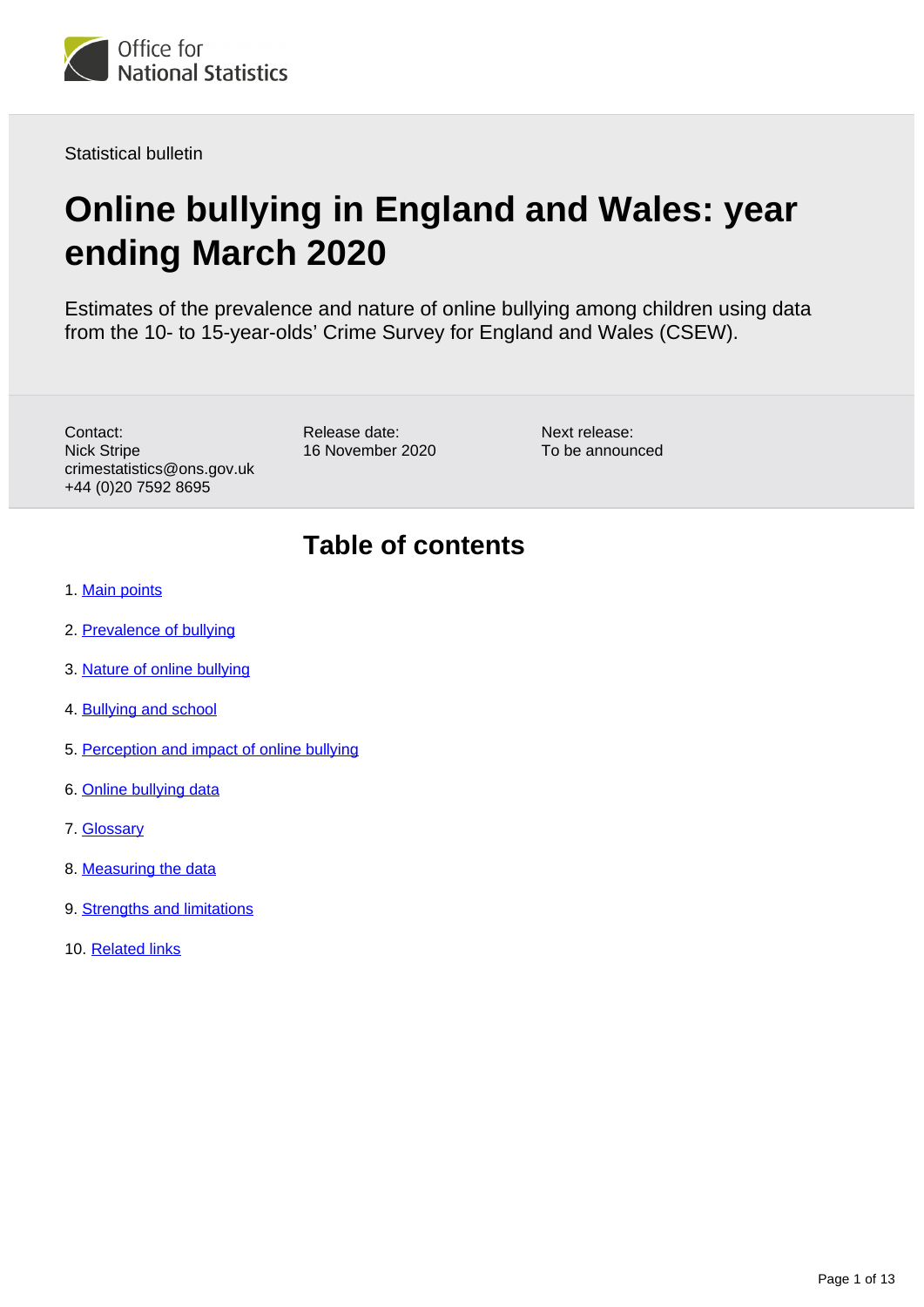# <span id="page-1-0"></span>**1 . Main points**

- There is no legal definition of bullying, but it is often described as behaviour that hurts someone else, physically or emotionally, and can happen anywhere - at school, at home or online.
- Around one in five children aged 10 to 15 years in England and Wales (19%) experienced at least one type of online bullying behaviour in the year ending March 2020, equivalent to 764,000 children.
- $\bullet$  More than half (52%) of those children who experienced online bullying behaviours<sup>1</sup> said they would not describe these behaviours as bullying, and one in four (26%) did not report their experiences to anyone.
- Being called names, sworn at or insulted and having nasty messages about them sent to them were the two most common online bullying behaviour types, experienced by 10% of all children aged 10 to 15 years.
- Nearly three out of four children (72%) who had experienced an online bullying behaviour experienced at least some of it at school or during school time.

### **Statistician's comment**

"Greater use of smartphones, social media and networking applications means online bullying can follow a child anywhere they go. Using new data from the crime survey we can see that around 1 in 5 children between the ages of 10 to 15 had experienced some form of online bullying in the previous 12 months.

"This compares with 2 in 5 children who experienced bullying in person, and whilst these data were collected before the coronavirus pandemic, children's isolation at home and increased time spent on the internet is likely to have had a substantial impact on the split between real world and cyber bullying."

Sophie Sanders from the Office for National Statistics Centre for Crime and Justice.

## **Finding help**

If you believe a child is in immediate danger, contact the police on 999 or 112. If the child is not in immediate danger but you are still concerned, or you or someone you know is experiencing bullying, you can contact:

- the NSPCC helpline on 0808 800 5000 or by emailing [help@nspcc.org.uk](mailto:help@nspcc.org.uk)
- [Childline](http://www.childline.org.uk/) on 0800 1111
- your local child protection services

### **Notes: Main points**

1. In the survey, children were first asked to identify any nasty things that had happened to them or been done to them from a list of behaviours commonly recognised as bullying. Children were later separately asked whether or not they would describe their experiences mentioned as "bullying".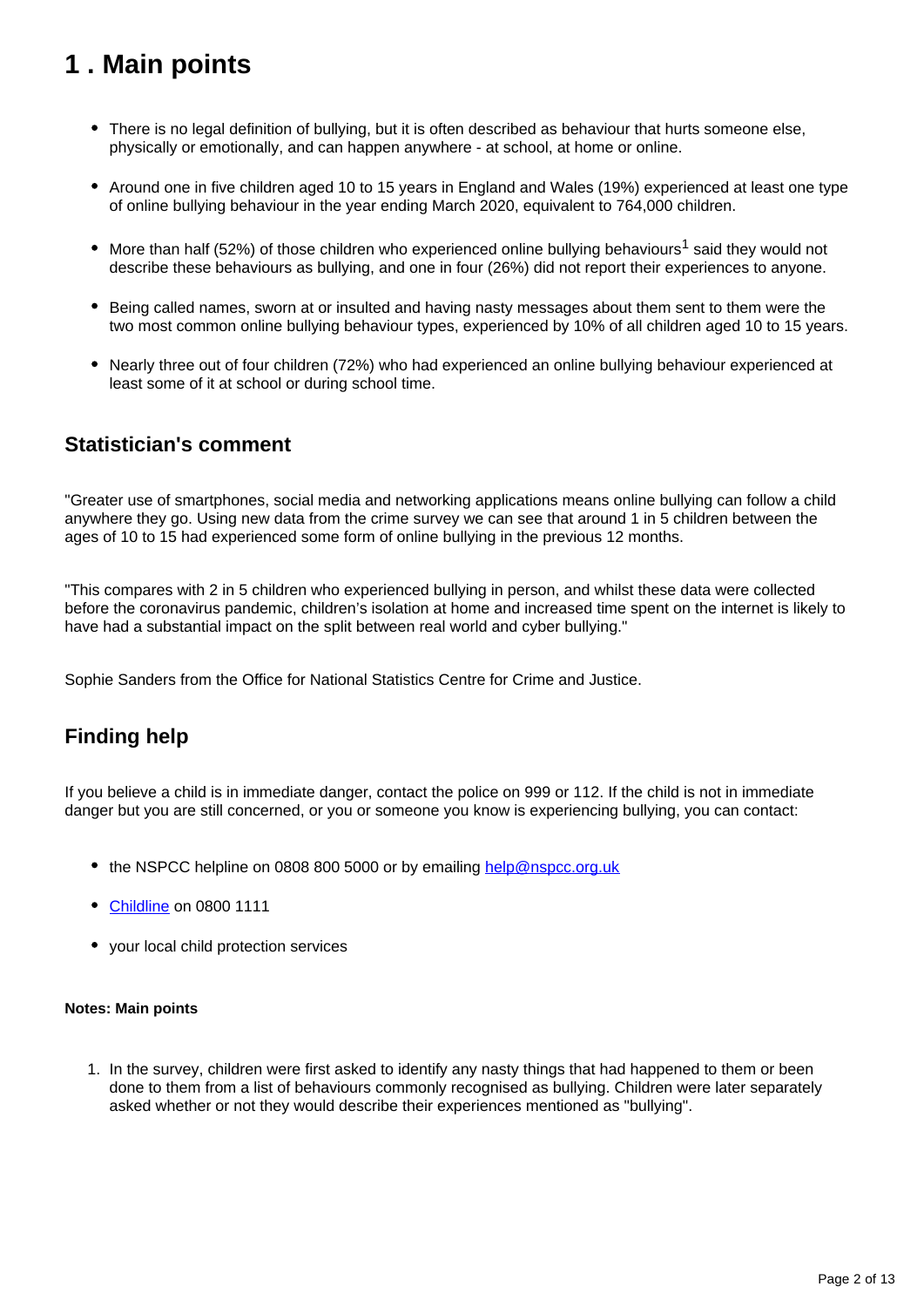# <span id="page-2-0"></span>**2 . Prevalence of bullying**

### **Figure 1: Almost one in five children experienced at least one type of online bullying behaviour in the previous 12 months**

**Proportion of children aged 10 to 15 years who experienced online bullying behaviours in the previous 12 months, by type of bullying behaviour, England and Wales, year ending March 2020**

## Figure 1: Almost one in five children experienced at least one type of online bullying behaviour in the previous 12 months

Proportion of children aged 10 to 15 years who experienced online bullying behaviours in the previous 12 months, by type of bullying behaviour, England and Wales, year ending March 2020



### **Source: Office for National Statistics – Crime Survey for England and Wales**

### **Notes:**

1. Percentages may not sum to 100 as respondents may have given more than one answer.

In the year ending March 2020, an estimated one out of five children aged 10 to 15 years in England and Wales experienced at least one type of online bullying behaviour (19%). This equates to approximately 764,000 children.

Online bullying has been increasingly enabled by wider access to the internet and greater use of smartphones, social media and networking applications. By comparison, twice as many children (38%) reported that they had experienced a bullying behaviour in person. A smaller percentage experienced a bullying behaviour by a telephone or mobile phone call (4%). As some children experienced multiple types of bullying behaviour, overall 42% of children aged 10 to 15 years experienced some form of bullying behaviour in the year ending March 2020.

There was no [significant](https://www.ons.gov.uk/peoplepopulationandcommunity/crimeandjustice/bulletins/onlinebullyinginenglandandwales/yearendingmarch2020#measuring-the-data) difference in the proportion of girls (20%) and boys (17%) who had experienced an online bullying behaviour. However, the prevalence of online bullying was significantly higher for children with a long-term illness or disability (26%) than those without (18%). Asian or Asian British children were also significantly less likely to have experienced an online bullying behaviour (6%) than White children (21%), Black or Black British children (18%) and Mixed Ethnic group children (19%).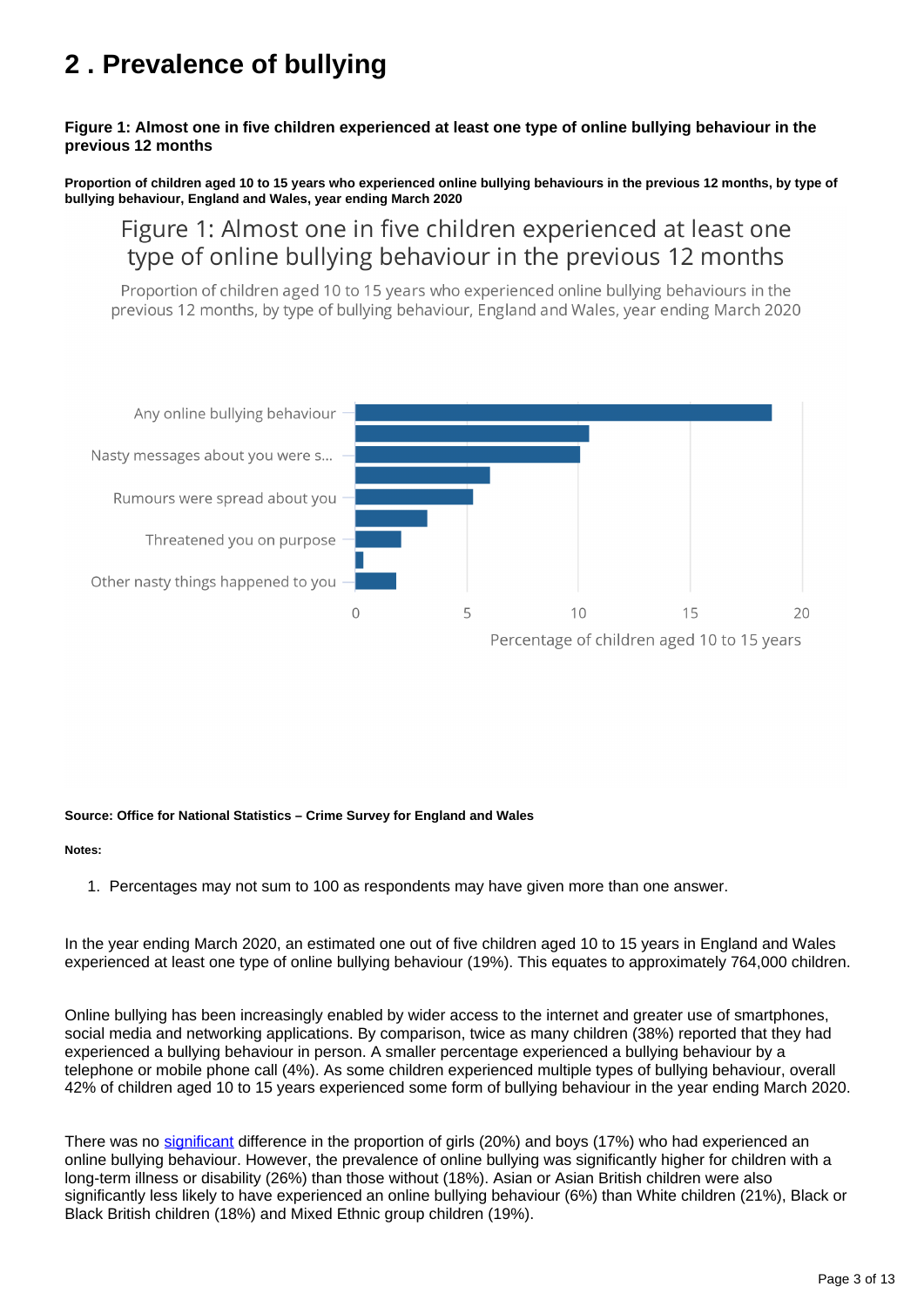As the data used for this publication relate to the period prior to the coronavirus (COVID-19) pandemic and lockdown, with children's isolation at home and increased time spent on the internet, the split between in person and online bullying is likely to have changed substantially during this period.

Out of all children who had experienced a form of online bullying behaviour, slightly less than half (48%) stated that they had experienced two or more types of online bullying behaviours.

# <span id="page-3-0"></span>**3 . Nature of online bullying**

### **Figure 2: Being called names, sworn at and insulted was the most frequently experienced online bullying behaviour**

**Frequency of online bullying behaviours experienced by children aged 10 to 15 years in the previous 12 months, by type of bullying behaviour, England and Wales, year ending March 2020**

## Figure 2: Being called names, sworn at and insulted was the most frequently experienced online bullying behaviour

Frequency of online bullying behaviours experienced by children aged 10 to 15 years in the previous 12 months, by type of bullying behaviour. England and Wales, year ending March 2020



### **Source: Office for National Statistics – Crime Survey for England and Wales**

### **Notes:**

1. Types of online bullying behaviour with an unweighted base of less than 50 were excluded from this figure.

The number of times online bullying behaviours were experienced varied between different types. Being called names, sworn at and insulted was the most frequently experienced online bullying behaviour, with 20% of children who experienced this type of behaviour stating they experienced it every day or a few times a week. An additional 20% of children experienced it once or twice a week.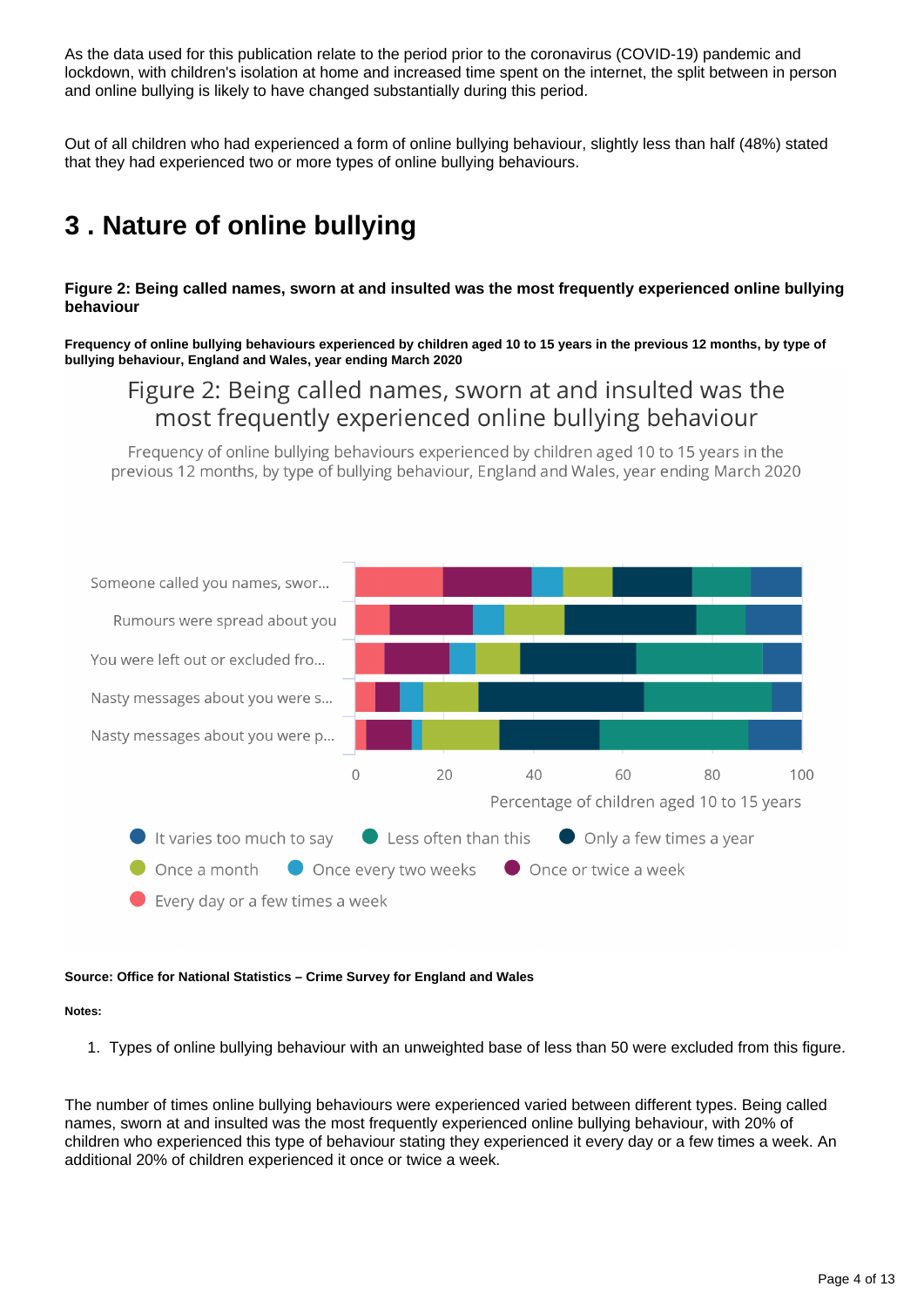Experiencing bullying behaviours through being sent messages, images or videos was the method with the highest percentage across all types of online bullying behaviours ([Appendix table 6](https://www.ons.gov.uk/peoplepopulationandcommunity/crimeandjustice/bulletins/onlinebullyinginenglandandwales/yearendingmarch2020/relateddata)). Other methods of carrying out online bullying behaviours included posting online messages, images or videos about children, contacting children in a chatroom, and through online games. The percentages for these methods varied for each type of online bullying behaviour.

### **Figure 3: For some types of online bullying behaviours experienced in the previous 12 months, the majority were carried out in private**

**Privacy level of messages received by children aged 10 to 15 years who experienced online bullying behaviours, by type of bullying behaviour, England and Wales, year ending March 2020**

## Figure 3: For some types of online bullying behaviours experienced in the previous 12 months, the majority were carried out in private

Privacy level of messages received by children aged 10 to 15 years who experienced online bullying behaviours, by type of bullying behaviour, England and Wales, year ending March 2020



### **Source: Office for National Statistics – Crime Survey for England and Wales**

### **Notes:**

1. Types of online bullying behaviour with an unweighted base of less than 50 were excluded from this figure.

Children who experienced an online bullying behaviour through messages being sent to them, posted online or in chatrooms were asked whether these were private messages to them, group messages or something that anyone could see online.

Private messages were used more frequently for types of bullying that do not necessarily involve any other children except the victim, such as someone calling them names, swearing at them or insulting them and nasty messages about them being sent to them.

As online bullying behaviours by private messages are only experienced by the victim, it is more likely that they will go unnoticed unless someone is told.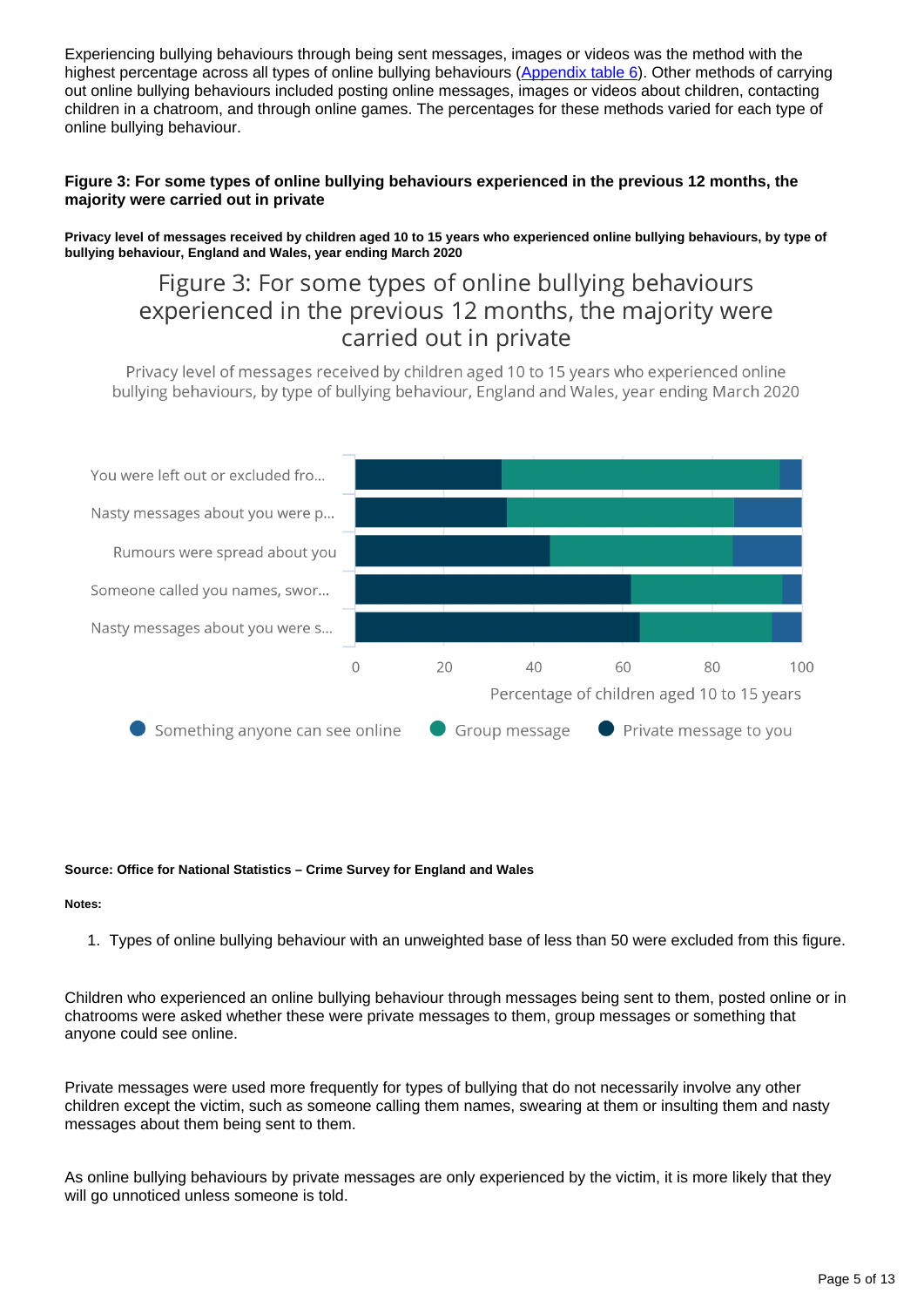Group messages were more frequently used for types of online bullying behaviour that mainly involve other people such as nasty messages about children being passed around or posted where others could see and children being left out of or excluded from a group or activity on purpose.

Children were also asked whether the online bullying behaviours that they experienced were carried out by the same person or same group of people. Slightly over half of the children (51%) answered that the online bullying behaviours they experienced were carried out by the same people. Just over a third (36%) answered that they were not carried out by the same people, while 13% did not know.

# <span id="page-5-0"></span>**4 . Bullying and school**

School has a central role in bullying. It is the place where children spend a lot of their time daily and interact with other children who may display bullying behaviours. It can be a place where bullying takes place but also a place where children may seek direct help from their teachers or school staff.

In the year ending March 2020, 7 out of 10 (70%) children aged 10 to 15 years who experienced an online bullying behaviour said this was by someone from their school.

### **Figure 4: Nearly three out of four children (72%) who experienced an online bullying behaviour in the previous 12 months experienced at least some of it at school or during school time**

**Percentage of children experiencing online bullying behaviours at school or during school time, England and Wales, year ending March 2020**

Figure 4: Nearly three out of four children (72%) who experienced an online bullying behaviour in the previous 12 months experienced at least some of it at school or during school time

Percentage of childre ocing online bullying behaviours at school or during school time, ad Wales, year ending March 2020

**Source: Office for National Statistics – Crime Survey for England and Wales**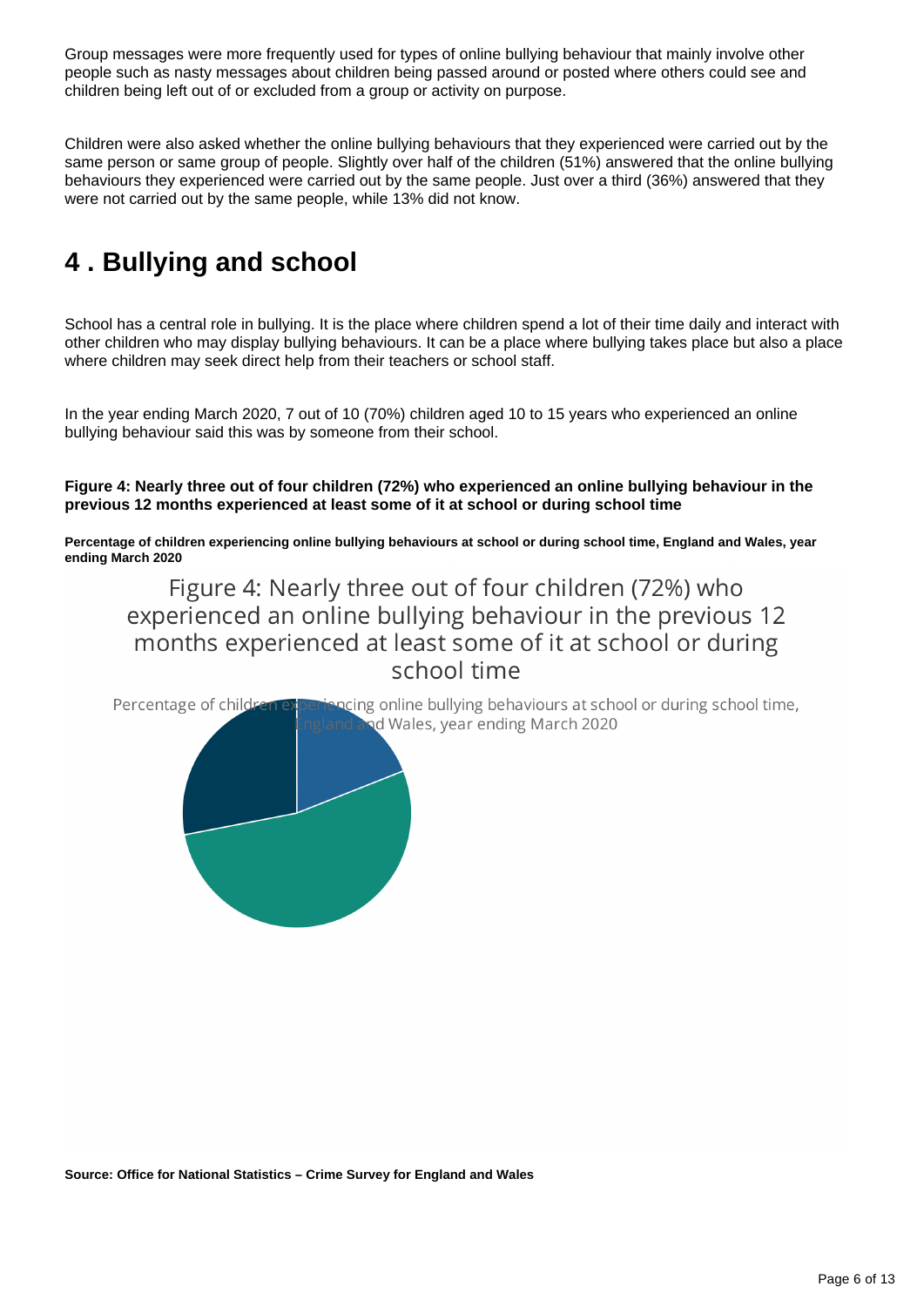Another important finding concerning schools is children's perception of how well their school deals with bullying. More than two-thirds of children (68%) believed that their school deals with bullying very well or quite well, while a quarter (25%) believed that their school does not deal with bullying very well or not at all well. A minority (6%) answered that bullying is not a problem at their schools.

These figures varied depending on whether children experienced at least one online bullying behaviour in the previous year. For children who had experienced online bullying, the percentage saying that their school does not deal with bullying very well or not well at all was more than double (44%) that for children who had not (21%).

# <span id="page-6-0"></span>**5 . Perception and impact of online bullying**

### **Around 7 out of 10 children were emotionally affected by the online bullying behaviours experienced**

Bullying, among other factors, can have an impact on a *child's emotional well-being*. For the year ending March 2020, 22% of children aged 10 to 15 years who had experienced a type of online bullying behaviour said that they were emotionally affected a lot by these incidents. A further 47% said that they were a little affected and 32% said that they were not affected at all. This means that almost 7 out of 10 children (68%) were emotionally affected to an extent by the online bullying behaviours experienced.

An estimated one in three children  $(32\%)^1$  who experienced online bullying behaviours reported it to their teachers, and 18% reported it to another member of staff. However, children most commonly reported their online bullying experiences to parents (56%), while 19% reported it to other family members. Helplines were used by 1% of children to report online bullying behaviours they had experienced, while 15% of children reported these experiences to someone else.

Slightly over one in four children (26%) did not report their online bullying experienced. There is a [significant](https://www.ons.gov.uk/peoplepopulationandcommunity/crimeandjustice/bulletins/onlinebullyinginenglandandwales/yearendingmarch2020#measuring-the-data) difference between boys and girls, with 34% of boys not reporting these experiences to anyone compared with 15% of girls.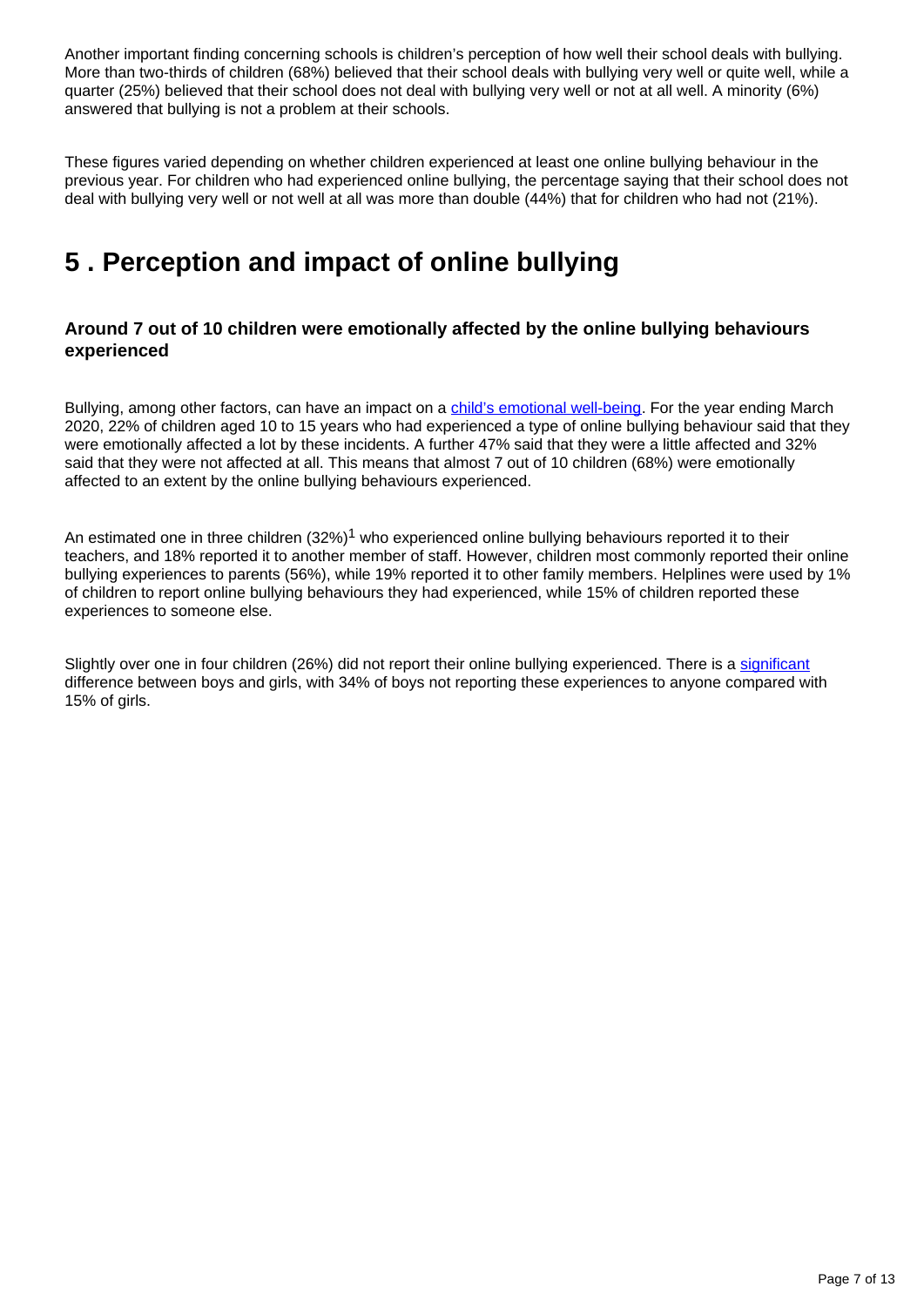### **Figure 5: The most common reason for not reporting experiences of online bullying behaviours to anyone was that the victim did not think it was important**

**Reasons for children aged 10 to 15 years not reporting online bullying behaviours experienced in the previous 12 months, England and Wales, year ending March 2020**

## Figure 5: The most common reason for not reporting experiences of online bullying behaviours to anyone was that the victim did not think it was important

Reasons for children aged 10 to 15 years not reporting online bullying behaviours experienced in the previous 12 months, England and Wales, year ending March 2020



### **Source: Office for National Statistics – Crime Survey for England and Wales**

### **Notes:**

1. Percentages may not sum to 100 as respondents may have given more than one answer.

When asked the reason for not reporting anything, two out of three children (66%) mentioned that they did not think it was important.

### **An estimated 52% of children said they would not describe the online bullying behaviours they experienced as bullying**

There is no legal definition of bullying, but it is often described as behaviour that hurts someone else, physically or emotionally, and can happen anywhere – at school, at home or online. Because there is no single definition, bullying can be perceived differently by individuals, particularly between adults and children, and this can depend on the context in which something is taking place and who it is carried out by.

In the survey, children were first asked to identify any nasty things that had happened to them or been done to them from a list of behaviours commonly recognised as bullying. Children were later separately asked whether or not they would describe their experiences mentioned as "bullying".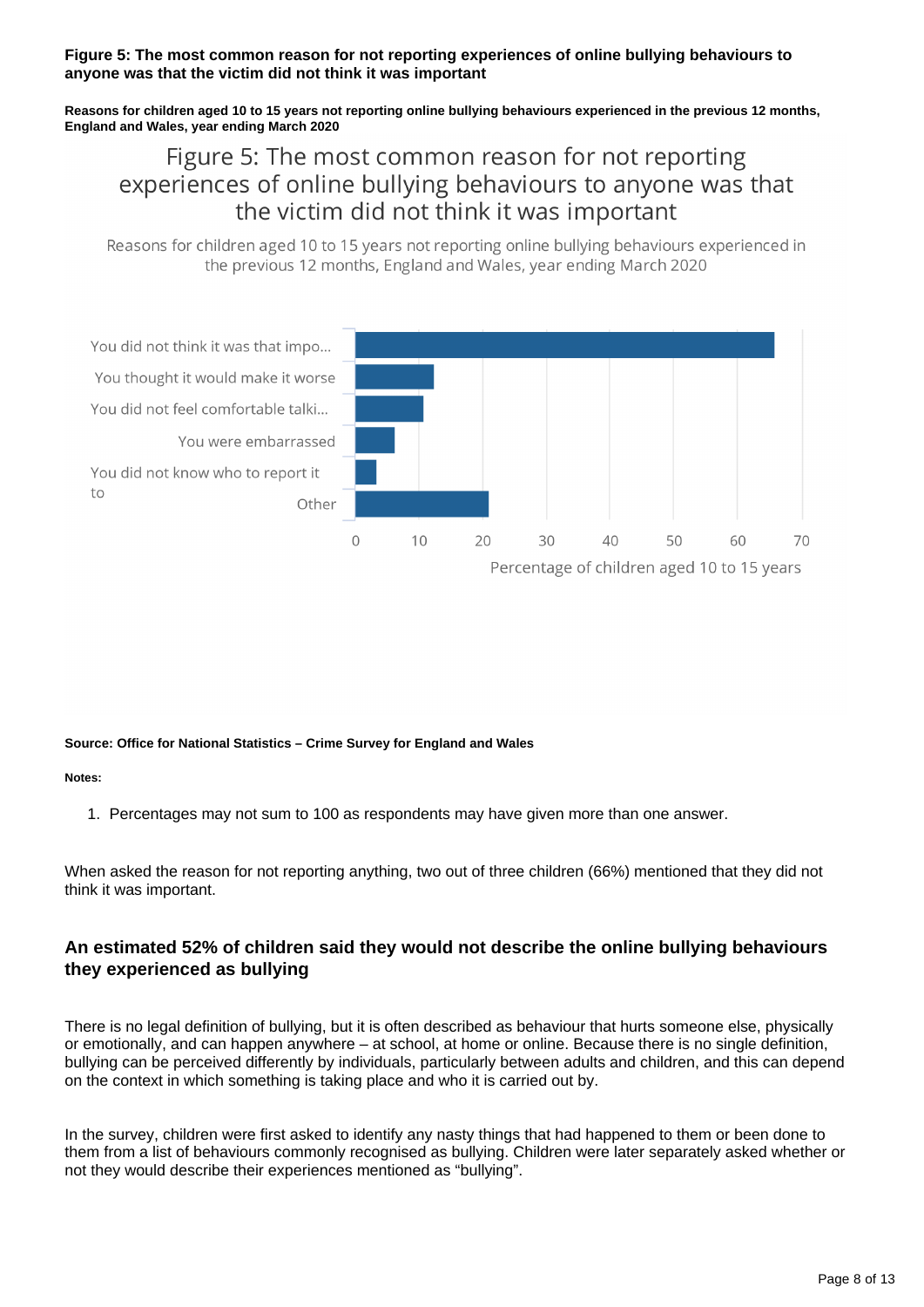More than half of the children (52%) who experienced an online bullying behaviour answered that they would not describe their experiences as bullying, while 29% did describe their experiences as bullying and 19% did not know. This could be for a number of reasons including the child was not aware these behaviours are commonly recognised as bullying, they did not consider the incident to be significant or they did not want to admit that they had been bullied.

### **Figure 6: Children with a higher emotional impact from online bullying behaviours were more likely to report their experiences**

**Who children aged 10 to 15 years told about their experiences of online bullying behaviours, by emotional impact, England and Wales, year ending March 2020**

## Figure 6: Children with a higher emotional impact from online bullying behaviours were more likely to report their experiences

Who children aged 10 to 15 years told about their experiences of online bullying behaviours, by emotional impact, England and Wales, year ending March 2020



### **Source: Office for National Statistics – Crime Survey for England and Wales**

### **Notes:**

- 1. Excludes those who said "Don't know" or "Don't want to answer".
- 2. Percentages may not sum to 100 as respondents may have given more than one answer.

There is a clear relationship between the emotional impact of online bullying behaviours, whether children would describe it as bullying and whether they report it.

Children who said they were affected a lot were more likely to report their experiences with 9% not reporting these to anyone compared with 20% of children who were affected a little and 42% of children who were not affected at all.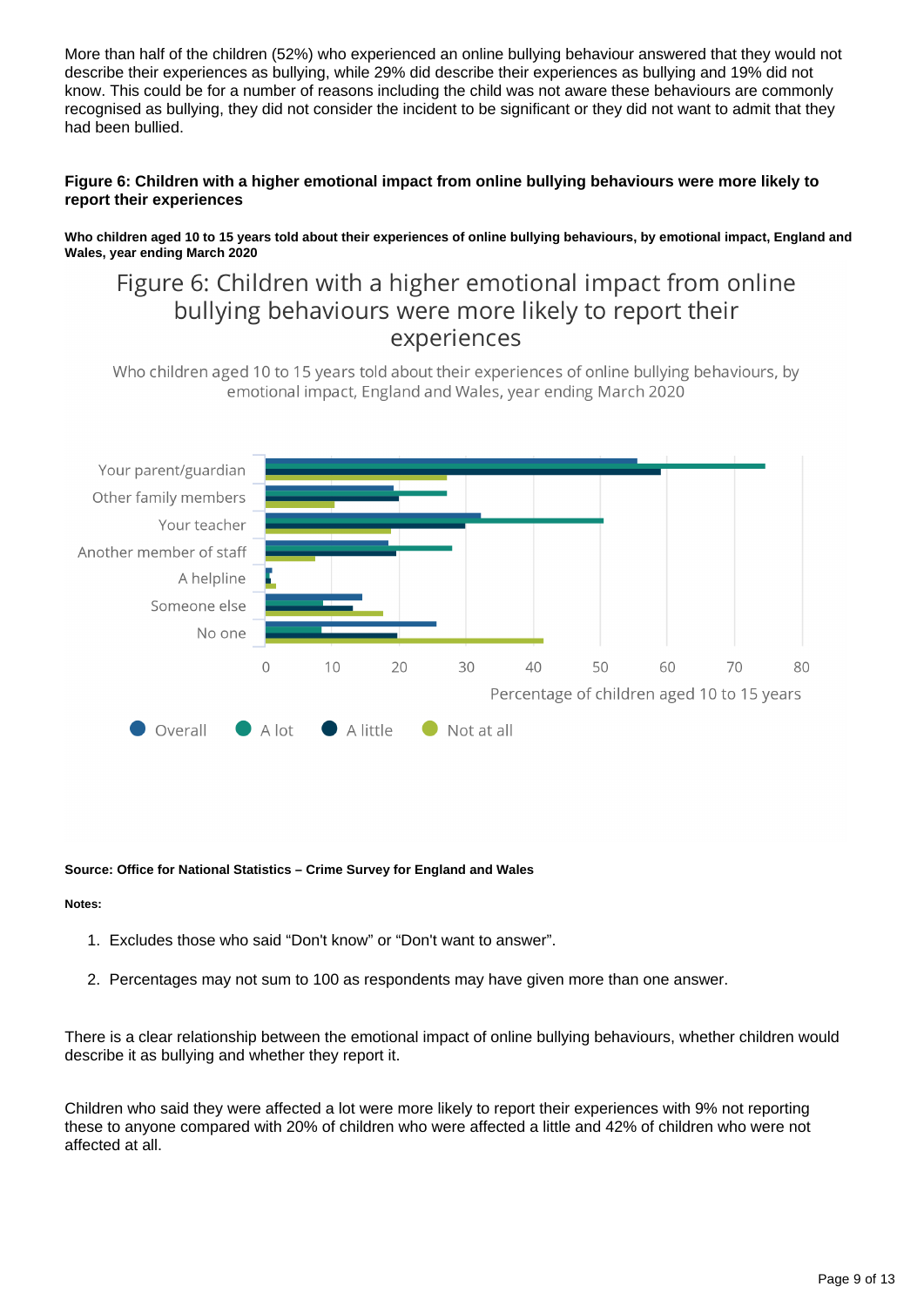Children who described their experiences of online bullying behaviours as bullying were also significantly more likely to have reported these to someone. Of those children who described their experiences as bullying, almost three out of four children (74%) reported their experienced to their parents or guardian, and 53% reported them to their teachers. In comparison, of the children that did not describe their experiences as bullying, 40% reported their experiences to their parent or guardian and 17% reported them to their teacher. An estimated 35% of children who did not describe these behaviours as bullying did not report them to anyone, compared with 11% of children who did.

Out of the children who said their experiences of online bullying behaviours affected them a lot, 58% described their experiences as bullying. In comparison, 30% of children who were affected a little and 10% of children who were not emotionally affected at all by their experiences described them as bullying.

### **Notes: Perception and impact of online bullying**

1. Percentages may not sum up to 100% as children may have given more than one answer.

# <span id="page-9-0"></span>**6 . Online bullying data**

[Online bullying in England and Wales appendix tables](https://www.ons.gov.uk/peoplepopulationandcommunity/crimeandjustice/datasets/onlinebullyinginenglandandwalesappendixtables)

Dataset | Released 16 November 2020 Data from the 10- to 15-year-olds' Crime Survey for England and Wales (CSEW) on the prevalence and nature of online bullying.

# <span id="page-9-1"></span>**7 . Glossary**

## **Bullying**

There is no legal definition of bullying. According to the National Society for the Prevention of Cruelty to Children [\(NSPCC\):](https://www.nspcc.org.uk/what-is-child-abuse/types-of-abuse/bullying-and-cyberbullying/)

"Bullying is behaviour that hurts someone else. It includes name calling, hitting, pushing, spreading rumours, threatening or undermining someone.

"It can happen anywhere – at school, at home or online. It's usually repeated over a long period of time and can hurt a child both physically and emotionally."

## **Online bullying**

The [NSPCC](https://www.nspcc.org.uk/what-is-child-abuse/types-of-abuse/bullying-and-cyberbullying/) defines cyberbullying as: "bullying that takes place online. Unlike bullying in the real world, online bullying can follow the child wherever they go, via social networks, gaming and mobile phone."

## <span id="page-9-2"></span>**8 . Measuring the data**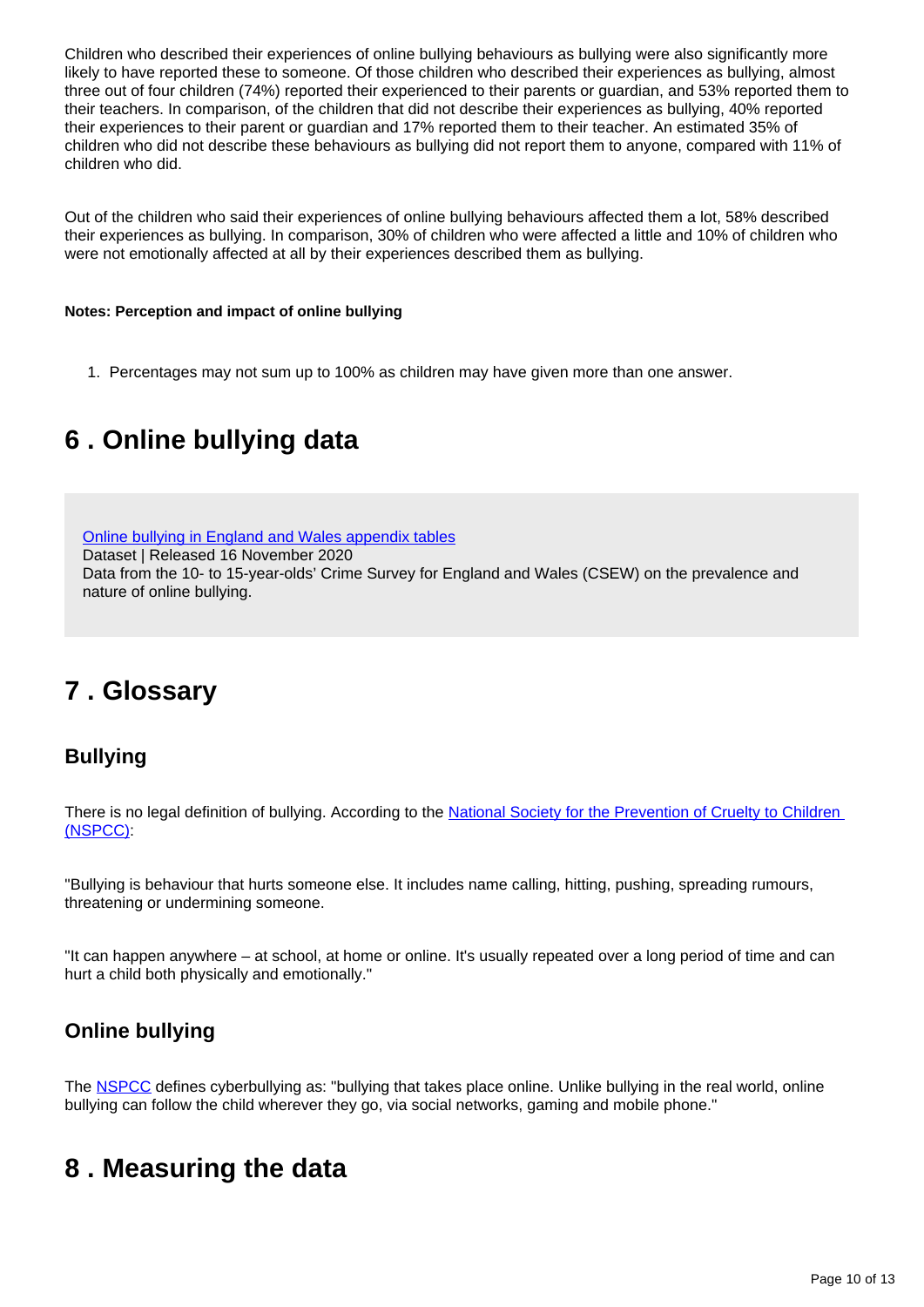## **Crime Survey for England and Wales (CSEW)**

The Crime Survey for England and Wales (CSEW) is a face-to-face victimisation survey, which asks people resident in households in England and Wales about their experiences of a selected range of offences in the 12 months prior to the interview. In addition, from April 2009, in households with children aged 10 to 15 years, a child is also selected at random to be interviewed using a separate shorter 10- to 15-year-olds' questionnaire. For the year ending March 2020, 2,398 children aged 10 to 15 years took part in the children's survey.

Data used in this bulletin come from the Bullying module of the self-completion section of the [10- to 15-year-olds'](https://www.ons.gov.uk/peoplepopulationandcommunity/crimeandjustice/methodologies/crimeandjusticemethodology#questionnaires)  [questionnaire](https://www.ons.gov.uk/peoplepopulationandcommunity/crimeandjustice/methodologies/crimeandjusticemethodology#questionnaires). In response to growing concern around risks to children posed online, this module underwent extensive review, and questions to capture the extent and nature of children's online experiences of bullying were first introduced in the 10- to 15-year-olds' questionnaire in April 2019. Findings from new questions capturing the extent and nature of children's online experiences of sexting, speaking with and meeting strangers, and online safety more widely will be published in **[February 2021](https://www.ons.gov.uk/releases/childrensonlinebehaviourinenglandandwalesyearendingmarch2020)**.

Putting the safety of the public first, we have suspended all face-to-face interviewing on the CSEW to minimise social contact as a result of the coronavirus (COVID-19) pandemic.

Fieldwork for the year ending March 2020 was suspended two weeks early on Wednesday 17 March 2020 just prior to the lockdown restrictions being announced by the government on 23 March 2020. Estimates for the year ending March 2020 presented in this release are therefore unaffected by the pandemic.

On 20 May 2020, we launched an interim telephone survey (TCSEW) based on a reduced set of questions usually collected through the face-to-face CSEW. The TCSEW does not collect data from children aged 10 to 15 years as the procedure for interviewing more than one member of the household via a telephone interview would be complex and add considerable time to the length of the household interview. We do not currently know when we will return to face-to-face interviewing.

All differences reported in this article are [statistically significant](https://www.ons.gov.uk/methodology/methodologytopicsandstatisticalconcepts/uncertaintyandhowwemeasureit#statistical-significance) at the 5% level unless stated otherwise.

The [User guide to crime statistics for England and Wales](https://www.ons.gov.uk/peoplepopulationandcommunity/crimeandjustice/methodologies/userguidetocrimestatisticsforenglandandwales) provides detailed information about the CSEW.

## **Safeguarding**

Because of the sensitive nature of the questions and the young age of the respondents, we took care to address a series of ethical considerations before introducing these questions into the survey. Our concerns focused on how we could identify an "at risk" child through the proposed data collection and how to respond to such an identification without undermining respondent trust and confidentiality. To address this, we sought advice from both the NSPCC Research Ethics Committee and the National Statistician's Data Ethics Advisory Committee as well as approval from the latter.

Consequently, we implemented a "risk rating" approach where, based on the answers a child gives, a score is calculated that can fall into three categories (low, medium or high risk). Once the risk rating is calculated, a letter is sent to both the parent and child explaining the "risk rating" for the child. This letter does not reveal any children's responses to the questions or which questions have triggered a higher risk rating for the children. Children are made aware of this process before starting their interview and letters are sent to all children who have completed the survey. In this way, we achieve a good balance between maintaining the confidentiality of the child's responses but at the same time identifying and dealing with possible causes for concern. In addition, a number of resources with further information about this process and possible contacts for help were provided to both parents and the children before the interviews took place.

Pilot studies carried out by an independent contractor showed that a child's willingness to complete the survey and do so honestly was not affected by the risk rating approach. The approach was welcomed as a valuable tool for better understanding and discussion of online risks.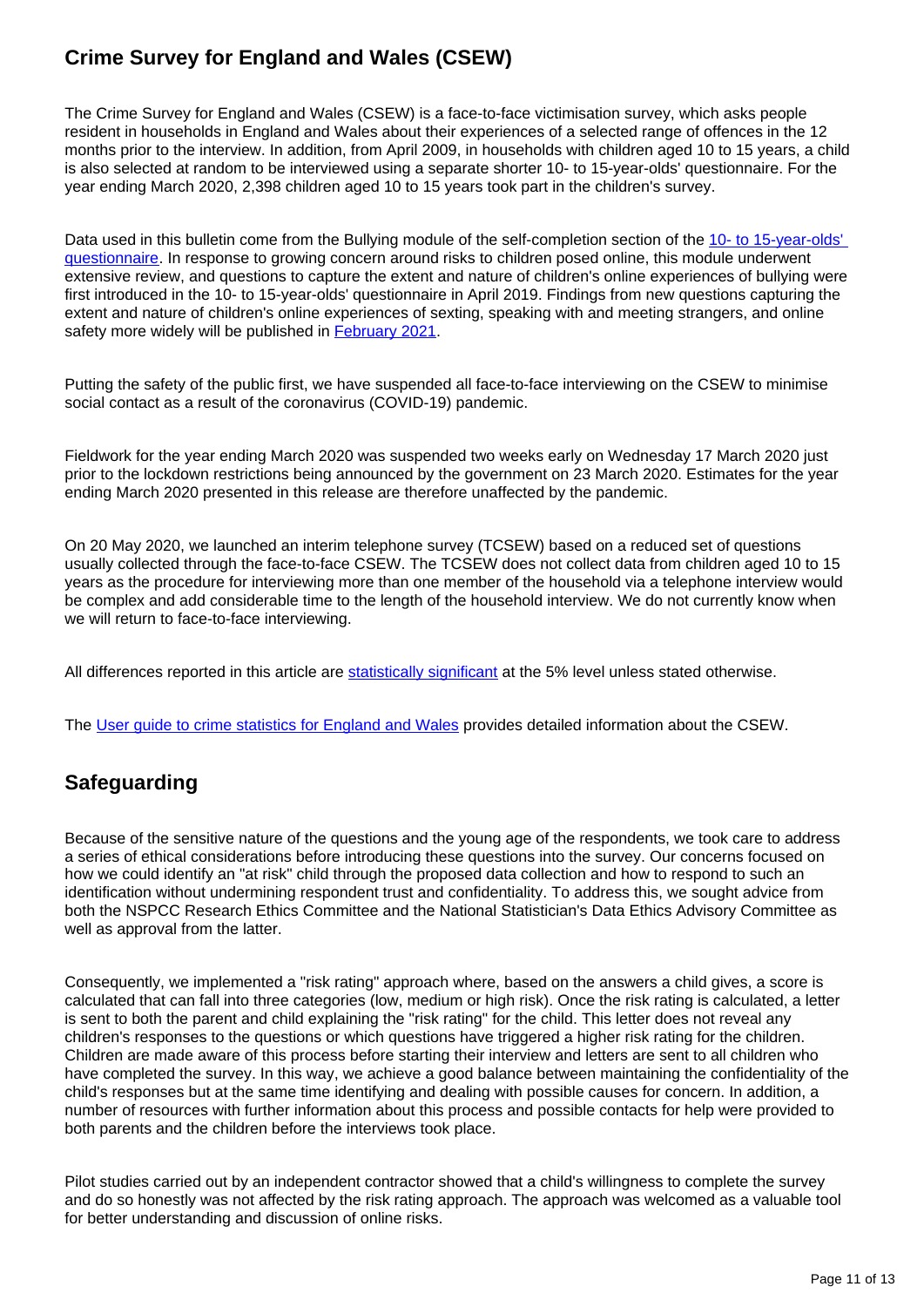## **Estimating the prevalence of bullying**

Children were first asked to identify any nasty things that had happened to them or been done to them from a list of behaviours commonly recognised as bullying. Children were able to give more than one answer. The prevalence of bullying was measured by the number of children who reported they had experienced at least one type of bullying behaviour in the last 12 months.

To estimate the prevalence of different types of bullying, children were asked whether each behaviour they experienced happened in person, by a telephone or mobile phone call, by text message or instant message, or online. Because of their nature, some behaviours are classified directly to a type of bullying, for example, "Physically hurt you on purpose" would be classified as in person without asking how this behaviour happened.

# <span id="page-11-0"></span>**9 . Strengths and limitations**

## **Crime Survey for England and Wales (CSEW)**

The Crime Survey for England and Wales (CSEW) is a large, national sample survey that has used a consistent methodology over time. Households from all over England and Wales are interviewed, and the raw results are weighted to compensate for unequal probabilities of selection involved in the sample design so that they are nationally representative.

The CSEW does not cover those not resident in households, for example, children who live in institutions are excluded from the survey. In addition, the survey is subject to error associated with sampling and respondents recalling past events, especially children. Children complete these self-completion modules on the interviewer's tablet by themselves (computer-assisted self-interviewing (CASI)) and, when finished, their answers are hidden. Although this is considered the best data-collection method for questions with a sensitive nature, it is still acknowledged that children may not report experiences of bullying behaviours.

### **Comparability**

Since the suspension of all face-to-face interviewing and the replacement of the CSEW with an interim telephone survey (TCSEW), we have been collecting a small amount of data on children's online experiences by proxy through parents. These questions collect information on the online activities of children aged 10 to 15 years during the coronavirus (COVID-19) pandemic, including time spent online and negative experiences while online. Findings from these questions were reported in [Coronavirus and crime in England and Wales](https://www.ons.gov.uk/peoplepopulationandcommunity/crimeandjustice/bulletins/coronavirusandcrimeinenglandandwales/august2020#perception-and-nature-of-crime-during-the-coronavirus-pandemic) and [Crime in](https://www.ons.gov.uk/peoplepopulationandcommunity/crimeandjustice/bulletins/crimeinenglandandwales/yearendingjune2020)  [England and Wales: year ending June 2020](https://www.ons.gov.uk/peoplepopulationandcommunity/crimeandjustice/bulletins/crimeinenglandandwales/yearendingjune2020) releases. Because of differences in the mode and methods used, these data are not comparable with data provided in this release.

As a result of the changes made in April 2019 to the bullying questions in the 10- to 15-year-olds' questionnaire, the data in this publication are also not comparable to estimates of bullying for previous years produced using the CSEW.

### **Experimental statistics**

Data used in this bulletin come from the Bullying module of the 10- to 15-year-olds' questionnaire introduced in April 2019. As the year ending March 2020 is the first year of data, statistics in this publication are classified as [Experimental Statistics;](https://www.ons.gov.uk/methodology/methodologytopicsandstatisticalconcepts/guidetoexperimentalstatistics) therefore, users should interpret and treat these statistics with caution. As the statistics are new, they are still subject to testing in terms of their volatility but also their ability to meet customer needs. Experimental statistics can become [National Statistics](https://uksa.statisticsauthority.gov.uk/about-the-authority/uk-statistical-system/types-of-official-statistics/) once they meet the required standards, something that is a long-term aim for these statistics.